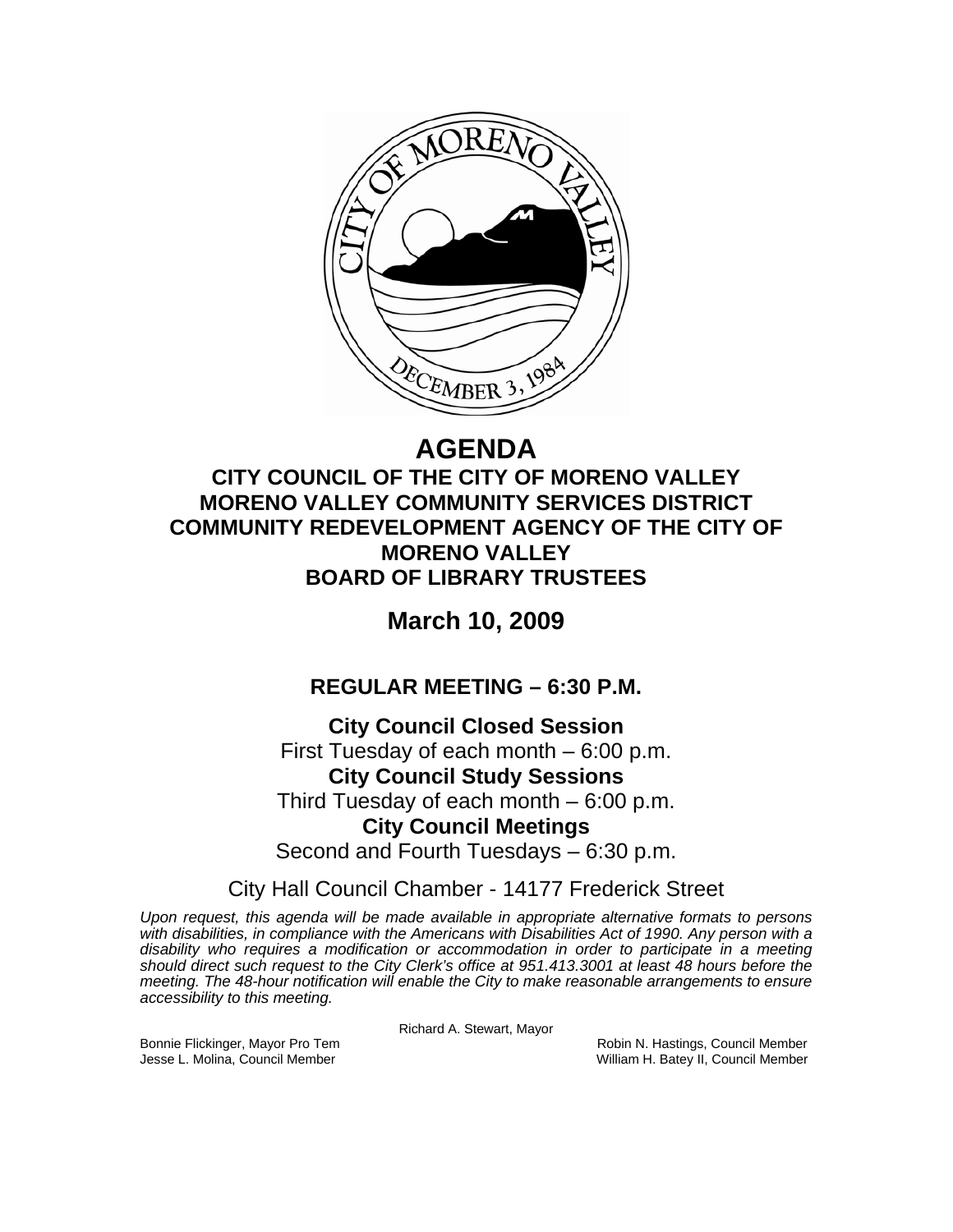#### **AGENDA JOINT MEETING OF THE CITY COUNCIL OF THE CITY OF MORENO VALLEY MORENO VALLEY COMMUNITY SERVICES DISTRICT COMMUNITY REDEVELOPMENT AGENCY OF THE CITY OF MORENO VALLEY AND THE BOARD OF LIBRARY TRUSTEES**

#### **REGULAR MEETING - 6:30 PM MARCH 10, 2009**

#### **CALL TO ORDER**

(Joint Meeting of the City Council, Community Services District, Community Redevelopment Agency, and the Board of Library Trustees - actions taken at the Joint Meeting are those of the Agency indicated on each Agenda item)

#### **PLEDGE OF ALLEGIANCE**

**INVOCATION** - Elder Benjamin Banks, Greater Faith Christian Fellowship

#### **ROLL CALL**

#### **INTRODUCTIONS**

PUBLIC COMMENTS ON MATTERS ON THE AGENDA WILL BE TAKEN UP AS THE ITEM IS CALLED FOR BUSINESS, BETWEEN STAFF'S REPORT AND CITY COUNCIL DELIBERATION (SPEAKER SLIPS MAY BE TURNED IN UNTIL THE ITEM IS CALLED FOR BUSINESS.)

PUBLIC COMMENTS ON MATTERS NOT ON THE AGENDA UNDER THE JURISDICTION OF THE CITY COUNCIL WILL BE HEARD PRIOR TO CITY COUNCIL REPORTS AND CLOSING COMMENTS. IN THE EVENT THAT THE AGENDA ITEM FOR SUCH PUBLIC COMMENTS HAS NOT BEEN CALLED BY 9:00 P.M., IT SHALL BE CALLED AS THE NEXT ITEM OF BUSINESS FOLLOWING THE CONCLUSION OF ANY ITEM BEING HEARD AT 9:00 P.M. Those wishing to speak should submit a BLUE speaker slip to the Bailiff. There is a three-minute time limit per person. All remarks and questions shall be addressed to the presiding officer or to the City Council and not to any individual Council member, staff member or other person.

#### **JOINT CONSENT CALENDARS (SECTIONS A-D)**

All items listed under the Consent Calendars, Sections A, B, C, and D are considered to be routine and non-controversial, and may be enacted by one motion unless a member of the Council, Community Services District, Redevelopment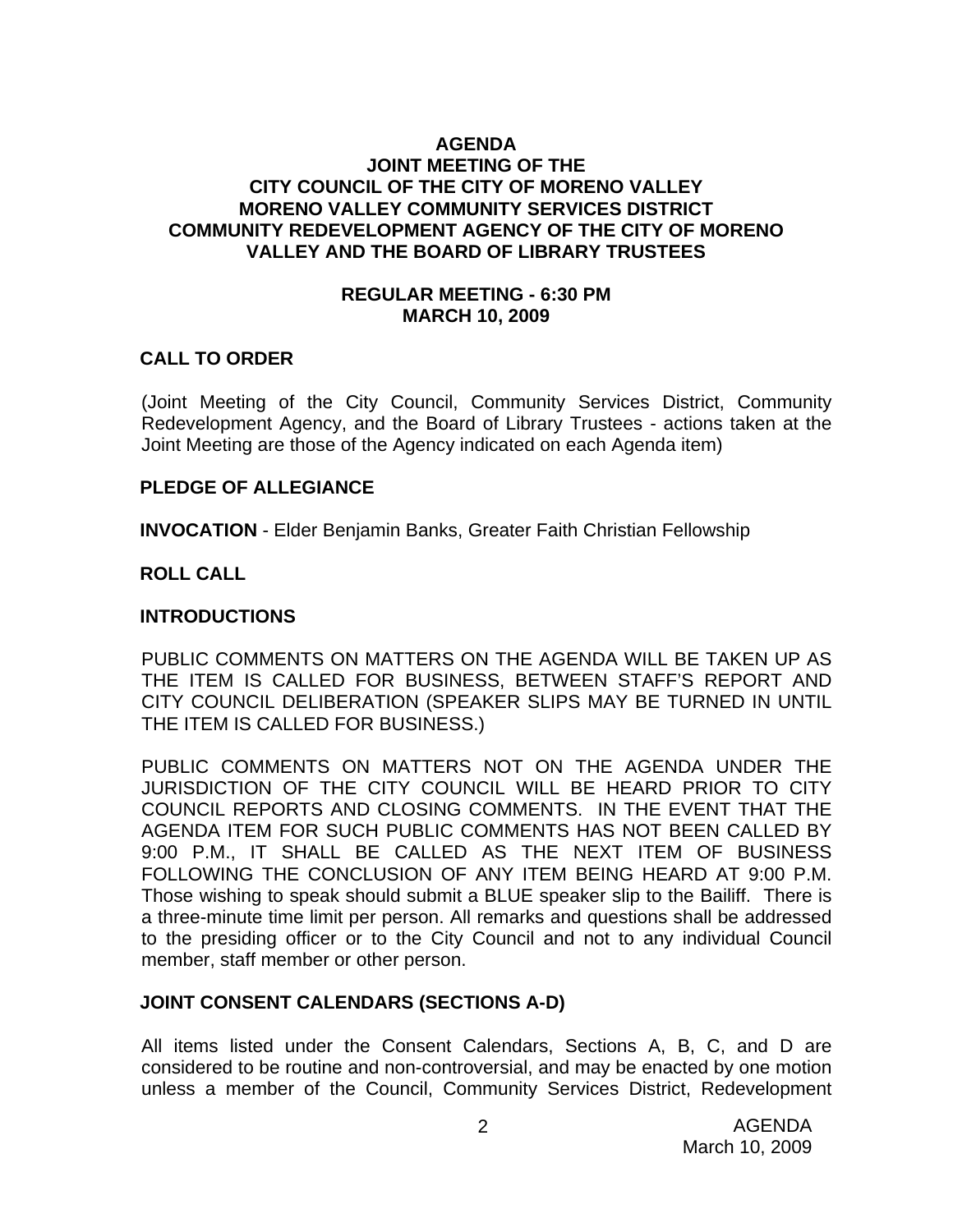Agency or the Board of Library Trustees requests that an item be removed for separate action. The motion to adopt the Consent Calendars is deemed to be a separate motion by each Agency and shall be so recorded by the City Clerk. Items withdrawn for report or discussion will be heard after public hearing items.

## **A CONSENT CALENDAR - CITY COUNCIL**

- A .1 ORDINANCES READING BY TITLE ONLY **Recommendation:** Waive reading of all Ordinances.
- A .2 PA04-0183 REDUCE FAITHFUL PERFORMANCE IRREVOCABLE STANDBY LETTER OF CREDIT AND ADOPT THE RESOLUTION AUTHORIZING ACCEPTANCE OF THE PORTION OF INDIAN STREET, SAN MICHELE ROAD, PERRIS BOULEVARD AND SUBURBAN LANE ASSOCIATED WITH THE PROJECT INTO THE CITY'S MAINTAINED STREET SYSTEM - DEVELOPER - INDIAN AVENUE LLC., NEWPORT BEACH, CA. 92660 (Report of: Public Works Department)

## **Recommendation:**

1. Adopt Resolution No. 2009-18 authorizing the acceptance of the public improvements for PA 04-0183 as complete and accepting the portion of Indian Street, San Michele Road, Perris Boulevard, and Suburban Lane associated with the project into the City's maintained street system; and

#### Resolution No. 2009-18

A Resolution of the City Council of the City of Moreno Valley, California, Authorizing the Acceptance of the Public Improvements as Complete Within PA04-0183, and Accepting the Portion of Indian Street, San Michele Road, Perris Boulevard and Suburban Lane Associated with the Project into the City's Maintained Street System

2. Authorize the City Engineer to execute the remaining portion of the security to the Faithful Performance Irrevocable Standby Letter of Credit, exonerate the remaining portion of the Material and Labor Irrevocable Standby Letter of Credit in 90 days if there are no stop notices or liens on file with the City Clerk, and exonerate the remaining final 10% of the Faithful Performance Irrevocable Standby Letter of Credit in one year when all clearances are received.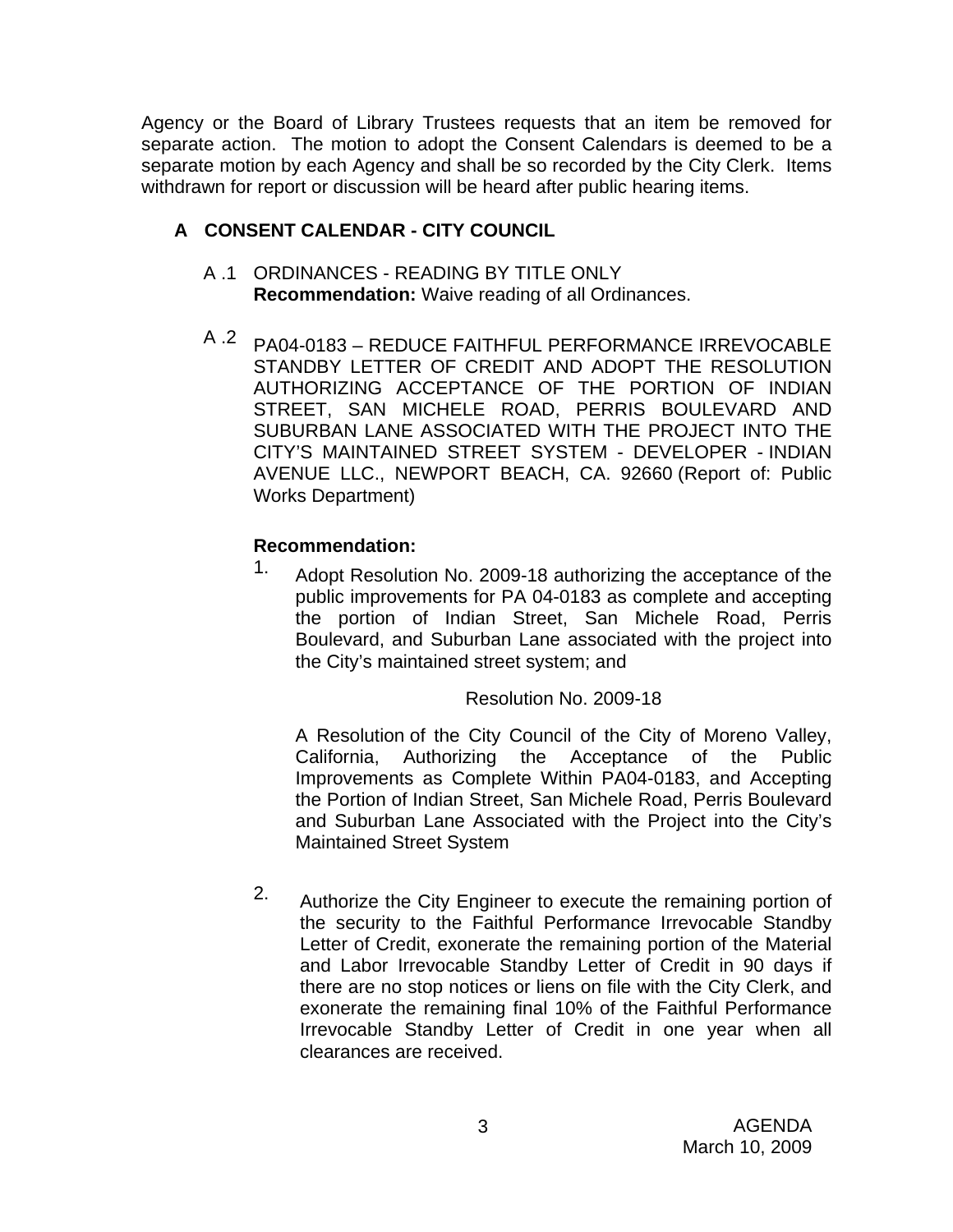A .3 P08-146 – INDUSTRIAL - ACCEPT AGREEMENT AND IRREVOCABLE LETTERS OF CREDIT FOR PUBLIC IMPROVEMENTS - NORTHEAST CORNER OF INDIAN STREET AND SAN MICHELE ROAD - DEVELOPER - INDIAN AVENUE LLC., NEWPORT BEACH, CA. 92660 (Report of: Public Works)

#### **Recommendation:**

- 1. Accept the Agreement and Irrevocable Letters of Credit for Public Improvements for P08-146;
- 2. Authorize the Mayor to execute the agreement;
- <sup>3.</sup> Direct the City Clerk to forward the signed agreement to the County Recorder's office for recordation; and
- 4. Authorize the City Engineer to execute any future time extension amendments to the agreement, subject to City Attorney approval, if the required public improvements are not completed within said timeframe.
- A .4 PA99-0033 REDUCE FAITHFUL PERFORMANCE BOND AND ACCEPT THE PUBLIC IMPROVEMENTS AS COMPLETE - DEVELOPER - SHIVALIK, INC., MORENO VALLEY, CA. 92553 (Report of: Public Works Department)

- <sup>1</sup>. Accept the traffic signal at the intersection of Sunnymead Boulevard and State Route 60 off-ramp for PA99-0033 as complete; and
- 2. Authorize the City Engineer to execute the 90% reduction to the Faithful Performance Bond, exonerate the Material and Labor Bond in 90 days if there are no stop notices or liens on file with the City Clerk, and exonerate the final 10% of the Faithful Performance Bond in one year when all clearances are received.
- A .5 PARCEL MAP 34411 RELEASE THE FAITHFUL PERFORMANCE IRREVOCABLE LETTER OF CREDIT AND THE MATERIAL AND LABOR IRREVOCABLE LETTER OF CREDIT - DEVELOPER -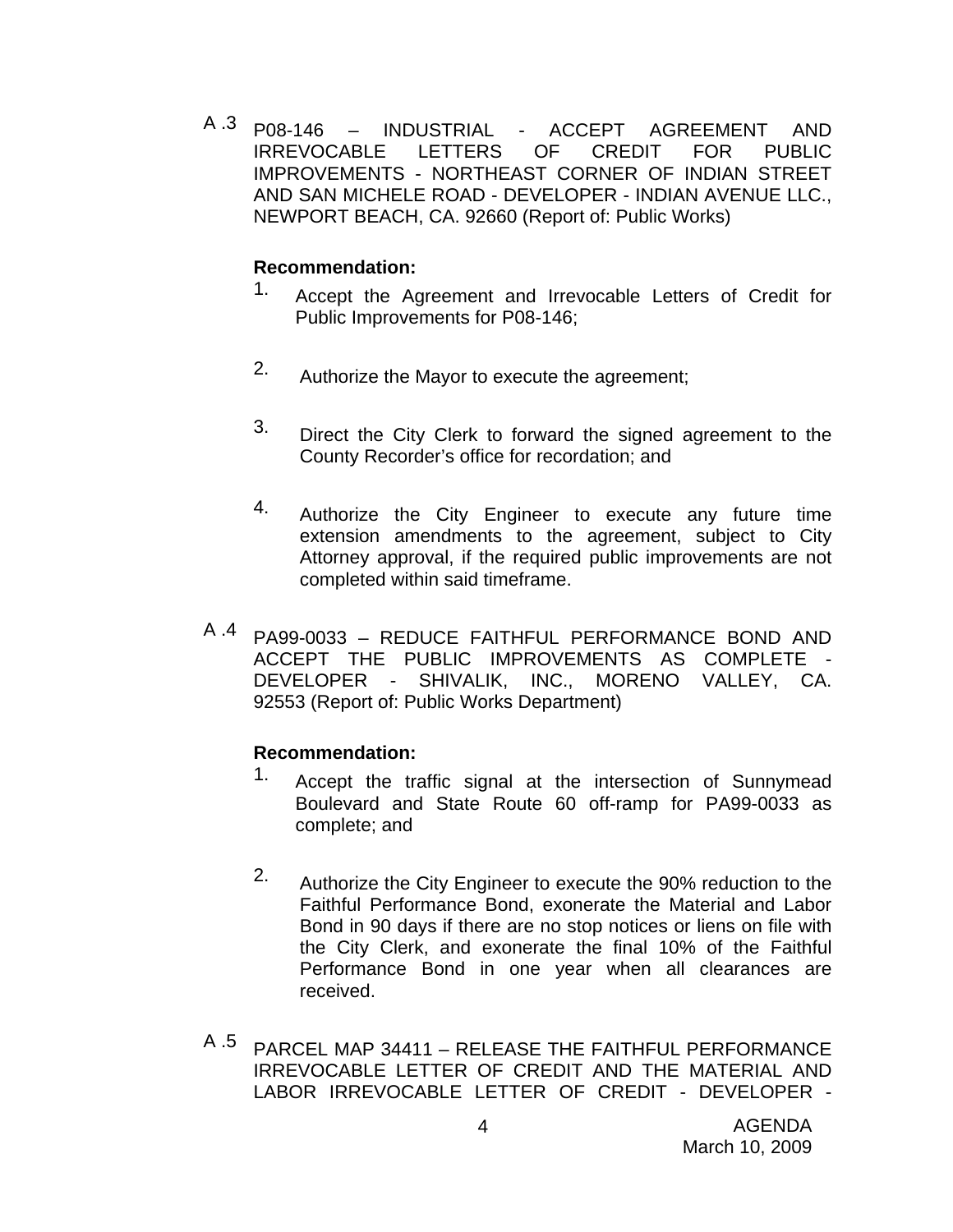STONERIDGE CENTER PARTNERS, L.P., ENCINITAS, CA. 92024 (Report of: Public Works Department)

#### **Recommendation:**

Authorize the City Engineer to execute the release of the Faithful Performance Irrevocable Letter of Credit and the Material and Labor Irrevocable Letter of Credit.

A .6 AUTHORIZATION TO AWARD THE CONSTRUCTION CONTRACT FOR TRAFFIC SIGNAL AND STREET IMPROVEMENTS AT LASSELLE STREET AND COTTONWOOD AVENUE PROJECT NO. 08-41779126 (Report of: Public Works Department)

#### **Recommendation:**

- <sup>1.</sup> Award the construction contract for Traffic Signal and Street Improvements at Lasselle Street and Cottonwood Avenue to All American Asphalt, PO Box 2229, Corona, CA 92787, the lowest responsive bidder;
- 2. Authorize the City Manager to execute a construction contract with All American Asphalt;
- 3. Authorize the issuance of a Purchase Order for All American Asphalt in the amount of \$325,450 (\$283,000 for the Base Bid plus 15% contingency of \$42,450) when the contract has been signed by all parties (\$143,577.50 from Account No. 416.83227 and \$181,872.50 from 417.79126); and
- 4. Authorize the Public Works Director/City Engineer to execute any subsequent change orders to the construction contract with All American Asphalt, up to but not exceeding the Purchase Order contingency amount of \$42,450, subject to the approval of the City Attorney.
- <sup>A .7</sup> RECEIPT OF QUARTERLY INVESTMENT REPORT QUARTER ENDED DECEMBER 31, 2008 (Report of: Financial & Administrative Services Department)

#### **Recommendation:**

Receive and file the Quarterly Investment Report, in compliance with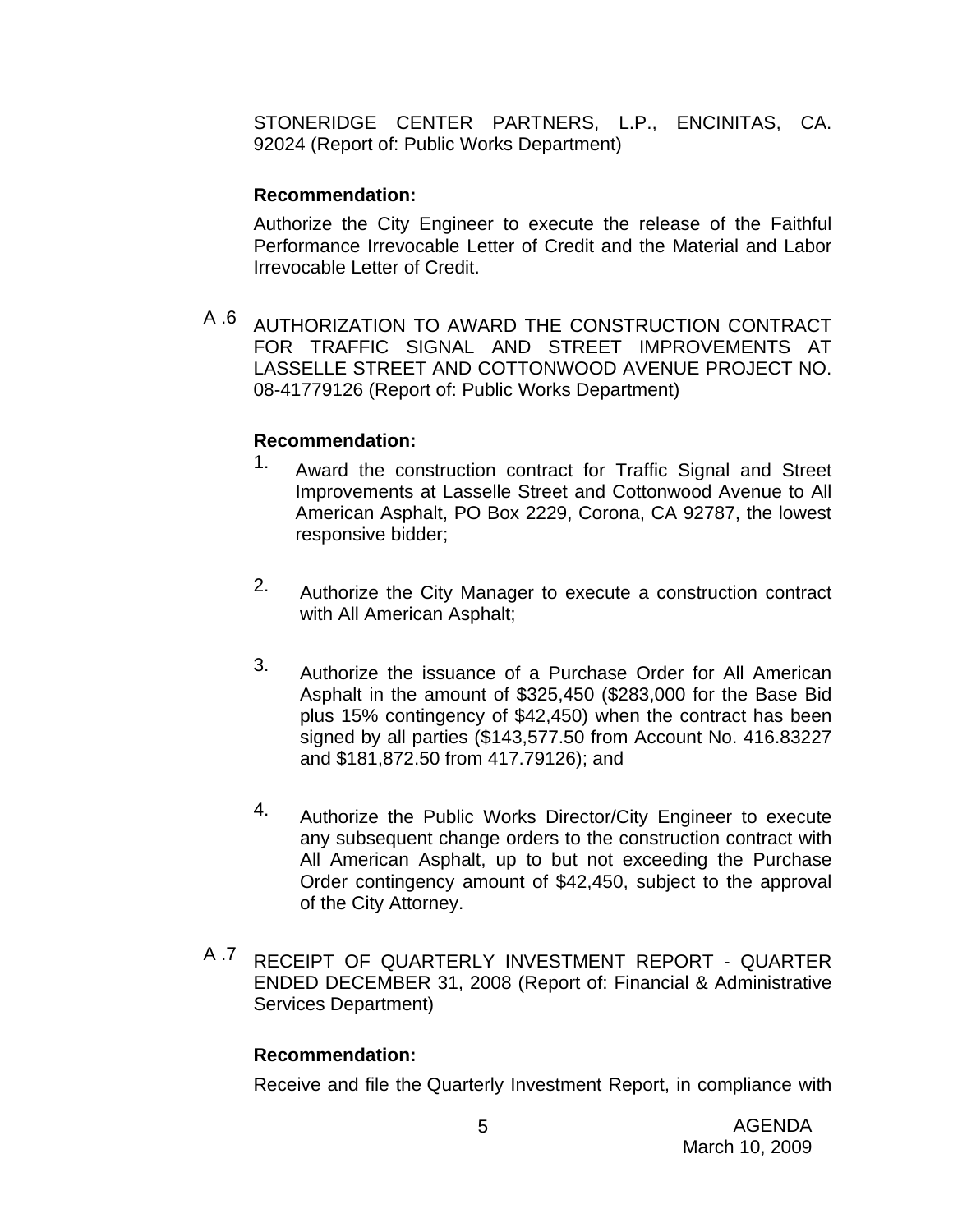the City's Investment Policy.

A .8 APPROVAL OF CHECK REGISTER FOR JANUARY, 2009 (Report of: Financial & Administrative Services)

#### **Recommendation:**

Adopt Resolution No. 2009-21, approving the Check Register for the month of January, 2009 in the amount of \$15,447,417.17.

Resolution No. 2009-21

A Resolution of the City Council of the City of Moreno Valley, California, Approving the Check Register for the Month of January, 2009

A .9 SECOND AMENDMENT TO AGREEMENT FOR PROFESSIONAL CONSULTING SERVICES FOR THE LASSELLE STREET ROADWAY WIDENING FROM JOHN F. KENNEDY DRIVE TO ALESSANDRO BOULEVARD PROJECT - PROJECT NO. 06- 50182725 (Report of: Public Works Department)

- 1. Approve the "Second Amendment to Agreement for Professional Consultant Services" with PSOMAS, 3187 Red Hill Avenue, Suite 250, Costa Mesa, CA 92626, Newport Beach, CA 92626 to provide construction phase support services;
- 2. Authorize the City Manager to execute said "Second Amendment to Agreement for Professional Consultant Services" with PSOMAS;
- 3. Authorize a Change Order to increase Purchase Order No. 31023 with PSOMAS, in the amount of \$56,794 (\$47,328 proposed additional fees plus 20% contingency amount of \$9,466) when the "Second Amendment to Agreement for Professional Consultant Services" has been signed by all parties (Account No. 501.82725); and
- 4. Authorize the Public Works Director/City Engineer to execute any subsequent related minor amendment(s) to the agreement with PSOMAS, up to but not exceeding the Purchase Order contingency authorization, subject to the approval of the City Attorney.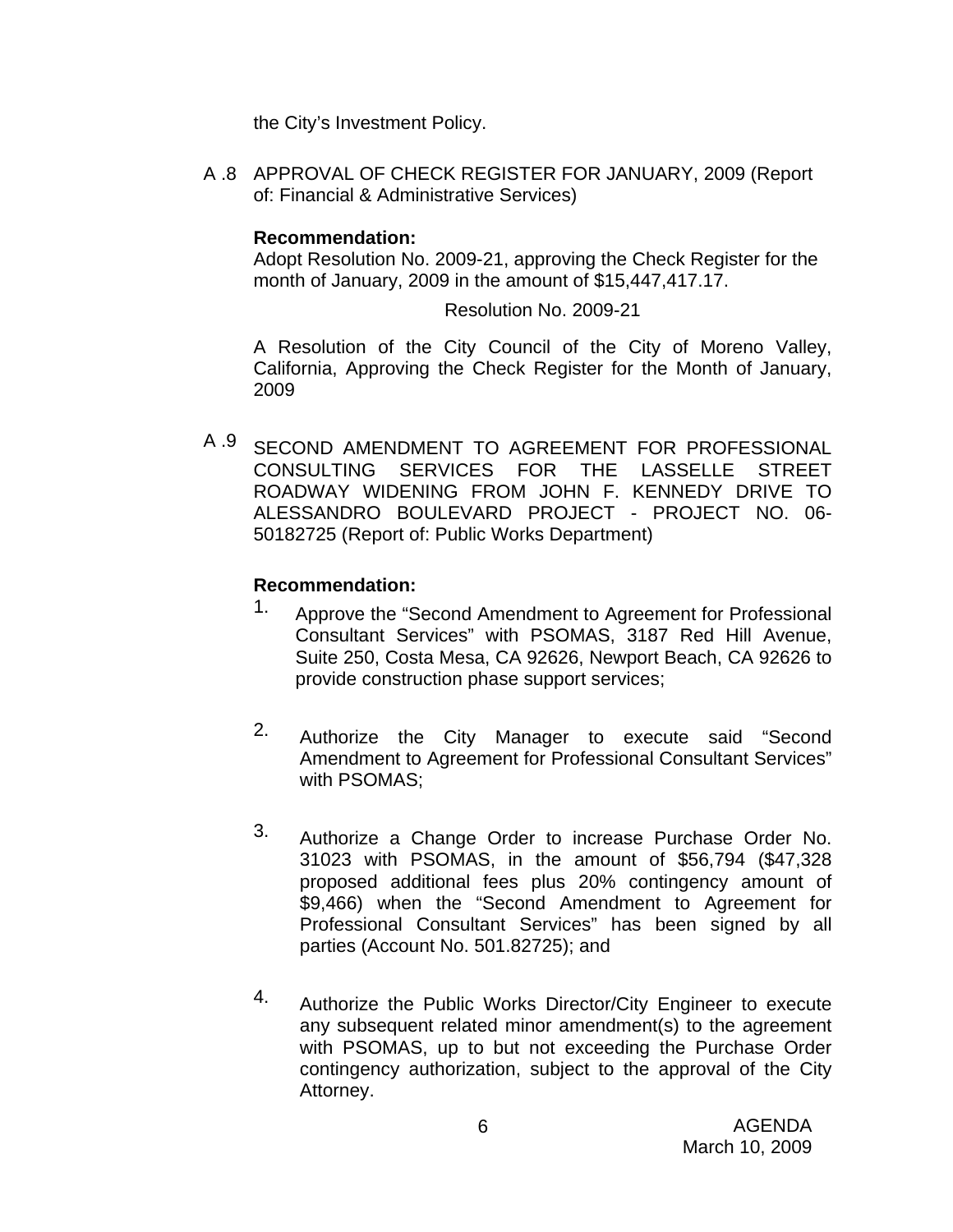A .10 MINUTES - REGULAR MEETING OF FEBRUARY 24, 2009 (Report of: City Clerk's Department)

#### **Recommendation:**

Approve as submitted.

A .11 CITY COUNCIL REPORTS ON REIMBURSABLE ACTIVITIES (Report of: City Clerk's Department)

#### **Recommendation:**

Receive and file the Reports on Reimbursable Activities for the period of February 18 – March 3, 2009.

A .12 AUTHORIZATION TO AWARD THE CONSTRUCTION CONTRACT FOR TRAFFIC SIGNAL AND STREET IMPROVEMENTS AT LASSELLE STREET AND BAY AVENUE PROJECT NO. 08- 41779426 (Report of: Public Works Department)

- 1. Award the construction contract for Traffic Signal and Street Improvements at Lasselle Street and Bay Avenue to Pouk & Steinle, Inc., 2520 Rubidoux Boulevard, Riverside, CA 92519, the lowest responsive bidder and waive any and all minor irregularities in the bidder's proposal documents;
- 2. Authorize the City Manager to execute a construction contract with Pouk & Steinle, Inc.;
- 3. Authorize the issuance of a Purchase Order for Pouk & Steinle, Inc. in the amount of \$235,503 (\$204,785 for the Base Bid plus 15% contingency of \$30,718) when the contract has been signed by all parties (\$83,019 from Account No. 416.83127 and \$152,484 from 417.79426); and
- 4. Authorize the Public Works Director/City Engineer to execute any subsequent change orders to the construction contract with Pouk & Steinle, Inc, up to but not exceeding the Purchase Order contingency amount of \$30,718, subject to the approval of the City Attorney.
- A .13 AUTHORIZATION TO AWARD AGREEMENT FOR PROFESSIONAL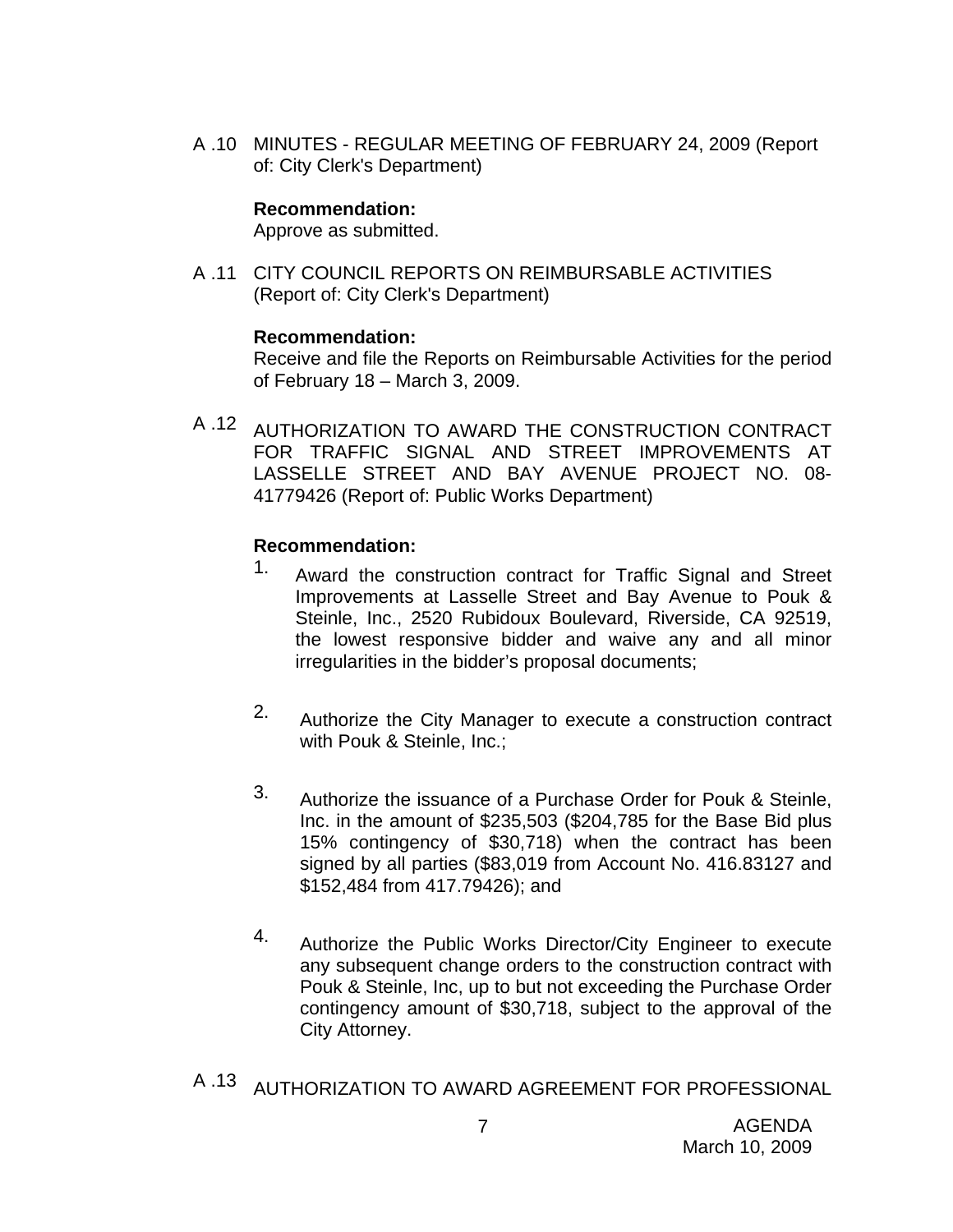CONSULTANT GEOTECHNICAL SERVICES FOR THE LASSELLE STREET WIDENING FROM JOHN F. KENNEDY DRIVE TO ALESSANDRO BOULEVARD IMPROVEMENTS PROJECT NO. 06- 50182725 (Report of: Public Works Department)

#### **Recommendation:**

- 1. Authorize the "Agreement for Professional Consultant Services" with Leighton Consulting, Inc., 41715 Enterprise Circle N, Suite 103 Temecula, CA 92590 to provide professional geotechnical testing and inspection services during construction of the Lasselle Street Widening from John F. Kennedy Drive to Alessandro Boulevard Improvements for a total agreement amount not to exceed \$123,290.50;
- 2. Authorize the City Manager to execute said "Agreement for Professional Consultant Services" with Leighton Consulting,  $Inc.:$
- 3. Authorize the issuance of a Purchase Order to Leighton Consulting, Inc., in the amount of \$147,948.50 (\$123,290.50 proposal amount plus 20% contingency amount of \$24,658) when the Agreement has been signed by all parties (Account 501.82725); and
- 4. Authorize the Public Works Director/City Engineer to execute any subsequent related minor amendments to the agreement with Leighton Consulting, Inc., up to but not exceeding the Purchase Order contingency authorized amount of \$24,658, subject to approval of City Attorney.
- A .14 AGREEMENT FOR CONVEYANCE OF PROPERTY FOR THE PARTIAL ACQUISITION OF APN 484-030-001 FOR THE KITCHING STREET IMPROVEMENT PROJECT FROM ALESSANDRO BOULEVARD TO GENTIAN AVENUE PROJECT NO. 06-50182425 (Report of: Public Works Department)

- <sup>1.</sup> Approve and execute the Agreement for Conveyance of Property for the partial acquisition of APN 484-030-001;
- 2. Authorize a purchase order in the amount of \$167,556 when the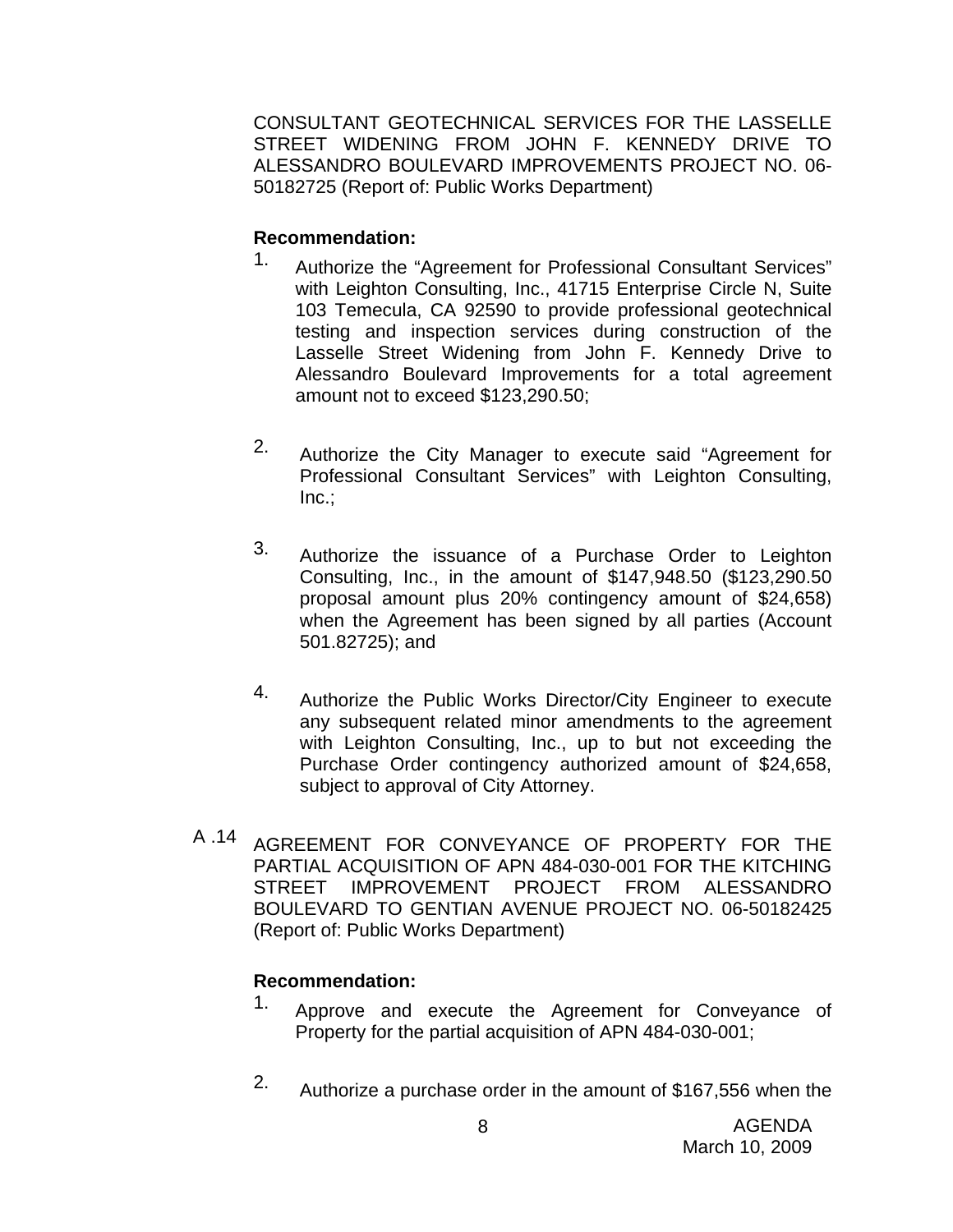agreement has been signed by all parties; and

- 3. Authorize the Financial and Administrative Services Director to wire transfer funds into escrow in the amount of \$164,056.00 for the purchase price and an additional amount of \$3,500 for escrow fees for the partial acquisition of APN 484-030-001;
- A .15 APPROVE REIMBURSEMENT AGREEMENT FOR INSTALLATION OF EASTERN MUNICIPAL WATER DISTRICT (EMWD) IMPROVEMENTS FOR SR-60/NASON INTERCHANGE IMPROVEMENTS PROJECT - PROJECT NO. 98-25897 (Report of: Public Works Department)

#### **Recommendation:**

- 1. Approve the "Reimbursement Agreement" with Eastern Municipal Water District (EMWD) for installation of a water mainline located within Fir Avenue and abandonment of an existing water mainline located along the right shoulder of the East Bound SR-60 by EMWD for the SR-60/Nason Street Interchange Improvements Project;
- 2. Authorize the City Manager to execute the "Reimbursement Agreement" upon concurrence by EMWD, and authorize the City Manager to approve any minor changes that may be requested by EMWD, subject to the approval of the City Attorney;
- 3. Authorize the issuance of a Purchase Order to EMWD in the amount of \$177,120 (\$147,600 plus 20% contingency) for EMWD improvements for the SR-60/Nason Interchange Improvements Project (Account No. 125.89720); and
- 4. Authorize the Public Works Director/City Engineer to execute any subsequent related minor amendments to the agreement with EMWD up to, but not exceeding, the contingency amount of \$29,520, subject to the approval of the City Attorney.

#### **B CONSENT CALENDAR - COMMUNITY SERVICES DISTRICT**

B .1 ORDINANCES - READING BY TITLE ONLY **Recommendation:** Waive reading of all Ordinances.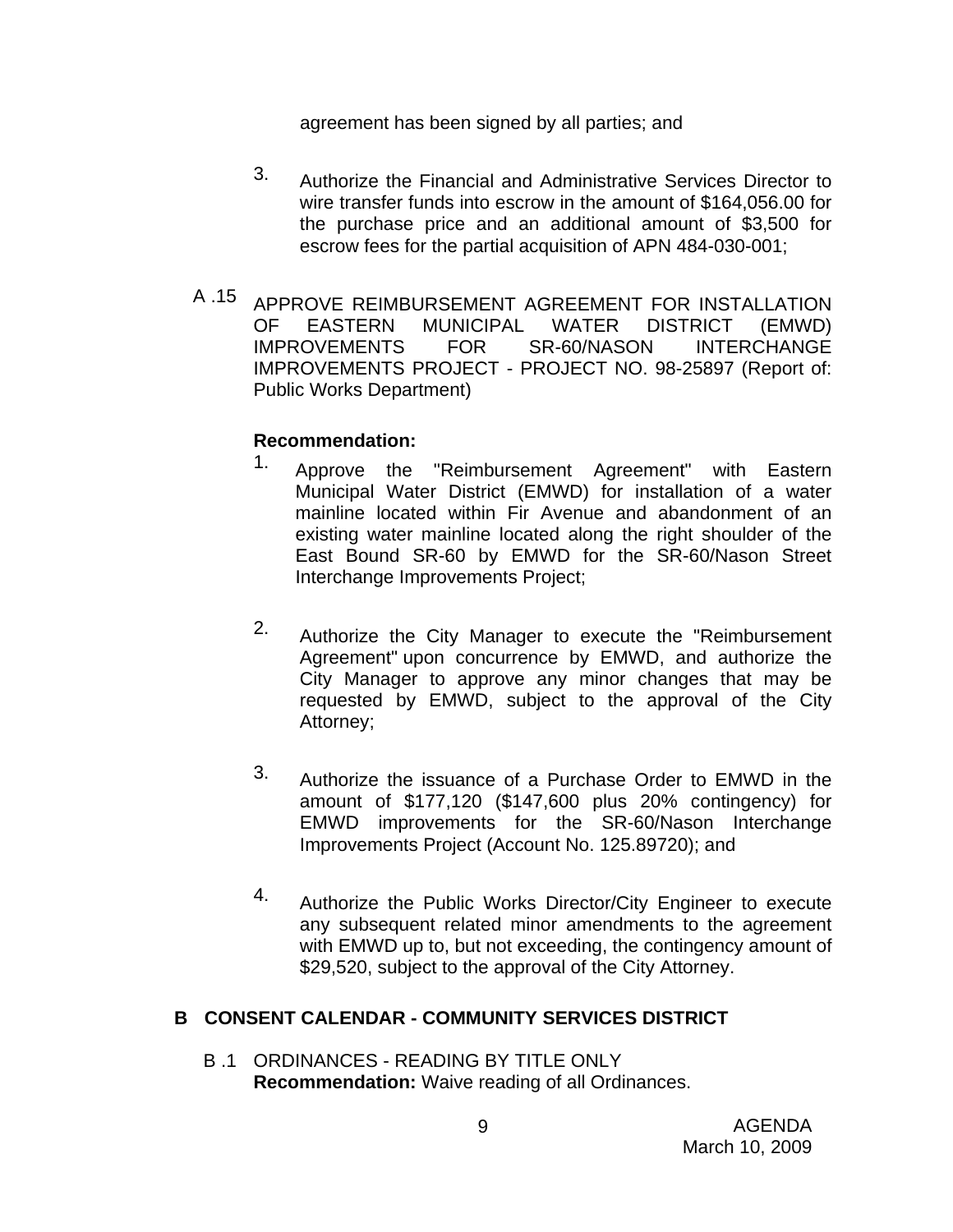B .2 MINUTES - REGULAR MEETING OF FEBRUARY 24, 2009 (Report of: City Clerk's Department)

**Recommendation:** 

Approve as submitted.

## **C CONSENT CALENDAR - COMMUNITY REDEVELOPMENT AGENCY**

- C .1 ORDINANCES READING BY TITLE ONLY **Recommendation:** Waive reading of all Ordinances.
- C .2 MINUTES REGULAR MEETING OF FEBRUARY 24, 2009 (Report of: City Clerk's Department)

**Recommendation:**  Approve as submitted.

## **D CONSENT CALENDAR - BOARD OF LIBRARY TRUSTEES**

- D .1 ORDINANCES READING BY TITLE ONLY **Recommendation:** Waive reading of all Ordinances.
- D .2 MINUTES REGULAR MEETING OF FEBRUARY 24, 2009 (Report of: City Clerk's Department)

#### **Recommendation:**

Approve as submitted.

## **E PUBLIC HEARINGS**

Questions or comments from the public on a Public Hearing matter are limited to five minutes per individual and must pertain to the subject under consideration. Those wishing to speak should complete and submit a GOLDENROD speaker slip to the Bailiff.

E .1 PUBLIC HEARING TO ADOPT FISCAL YEAR 2008-09 ANNUAL ACTION PLAN AMENDMENT #2 (Report of: Economic Development Department)

#### **Recommendation: That the City Council:**

- 1. Conduct a Public Hearing to allow the public an opportunity to comment on the proposed 2008-09 Annual Action Plan Amendment #2;
- 2. Adopt the proposed Amendment #2 ; and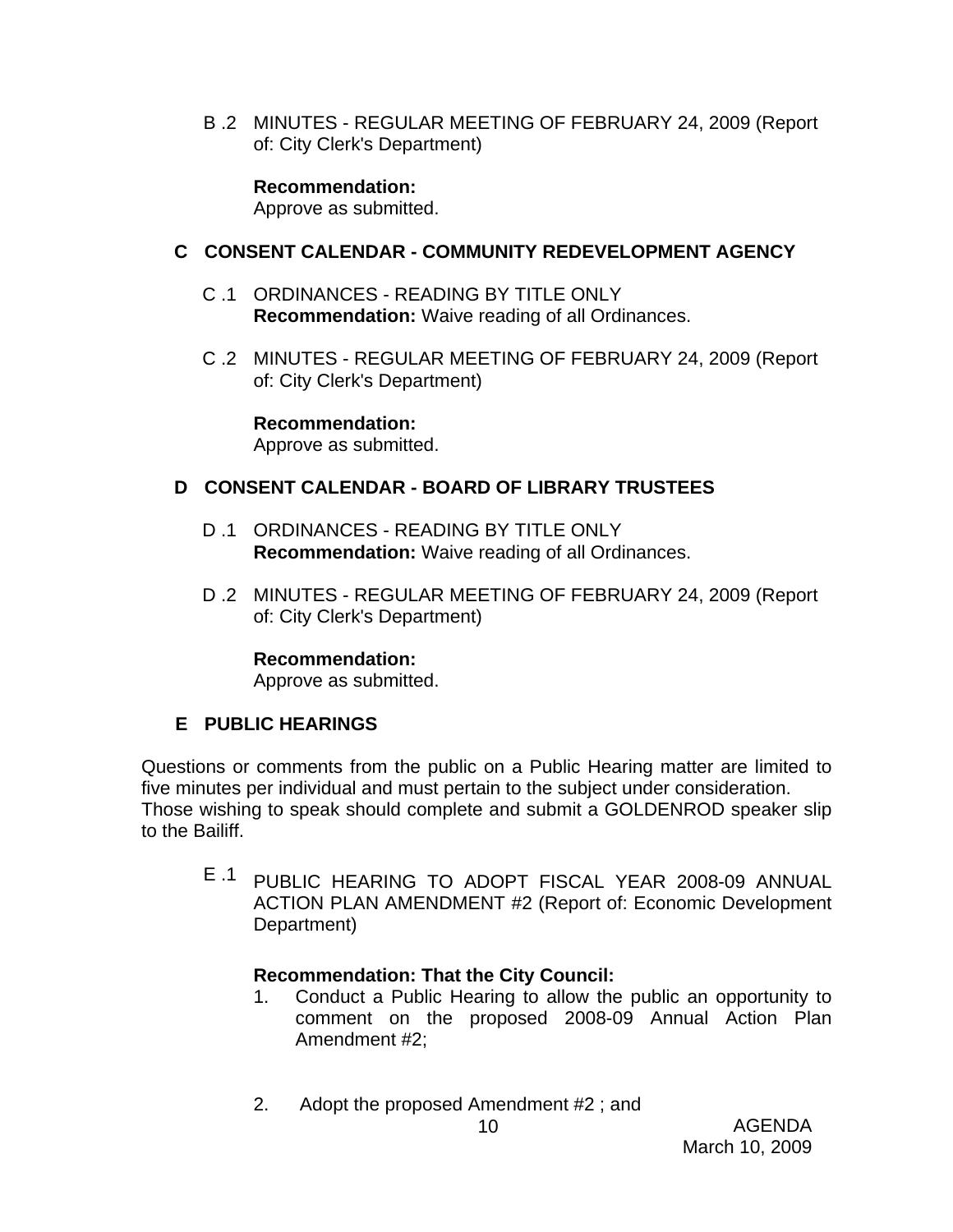3. Authorize the transfer of \$7,500 from account #283.73918.6837 (Parks After School Transportation Program) to a new 283.XXXXX (Community Foreclosure Prevention Workshops) account to be established.

#### **F ITEMS REMOVED FROM CONSENT CALENDARS FOR DISCUSSION OR SEPERATE ACTION**

#### **G REPORTS**

G .1 PUBLIC MEETING REGARDING THE MAIL BALLOT PROCEEDING FOR IDENTIFIED PROPERTIES WITHIN TPM 35629 - BALLOTING FOR NPDES AND CSD ZONE M (Report of: Public Works Department)

#### **Recommendation: That the City Council:**

- 1. Staff recommends that the Mayor and Members of the Moreno Valley City Council accept public comments regarding the mail ballot proceeding for identified properties within Tentative Parcel Map (TPM) 35629 for approval of the National Pollutant Discharge Elimination System (NPDES) maximum commercial/industrial regulatory rate.
- 2. Staff recommends that the President and Members of the Board of Directors of the Moreno Valley Community Services District ("CSD Board") accept public comments regarding the mail ballot proceeding for identified properties within TPM 35629 for inclusion into and approval of the annual charge for CSD Zone M (Commercial, Industrial, and Multifamily Improved Median Maintenance).
- G .2 CITY MANAGER'S REPORT (Informational Oral Presentation not for Council action)

#### **H LEGISLATIVE ACTIONS**

- H .1 ORDINANCES 1ST READING AND INTRODUCTION NONE
- H .2 ORDINANCES 2ND READING AND ADOPTION NONE
- H .3 ORDINANCES URGENCY ORDINANCES NONE
- H .4 RESOLUTIONS NONE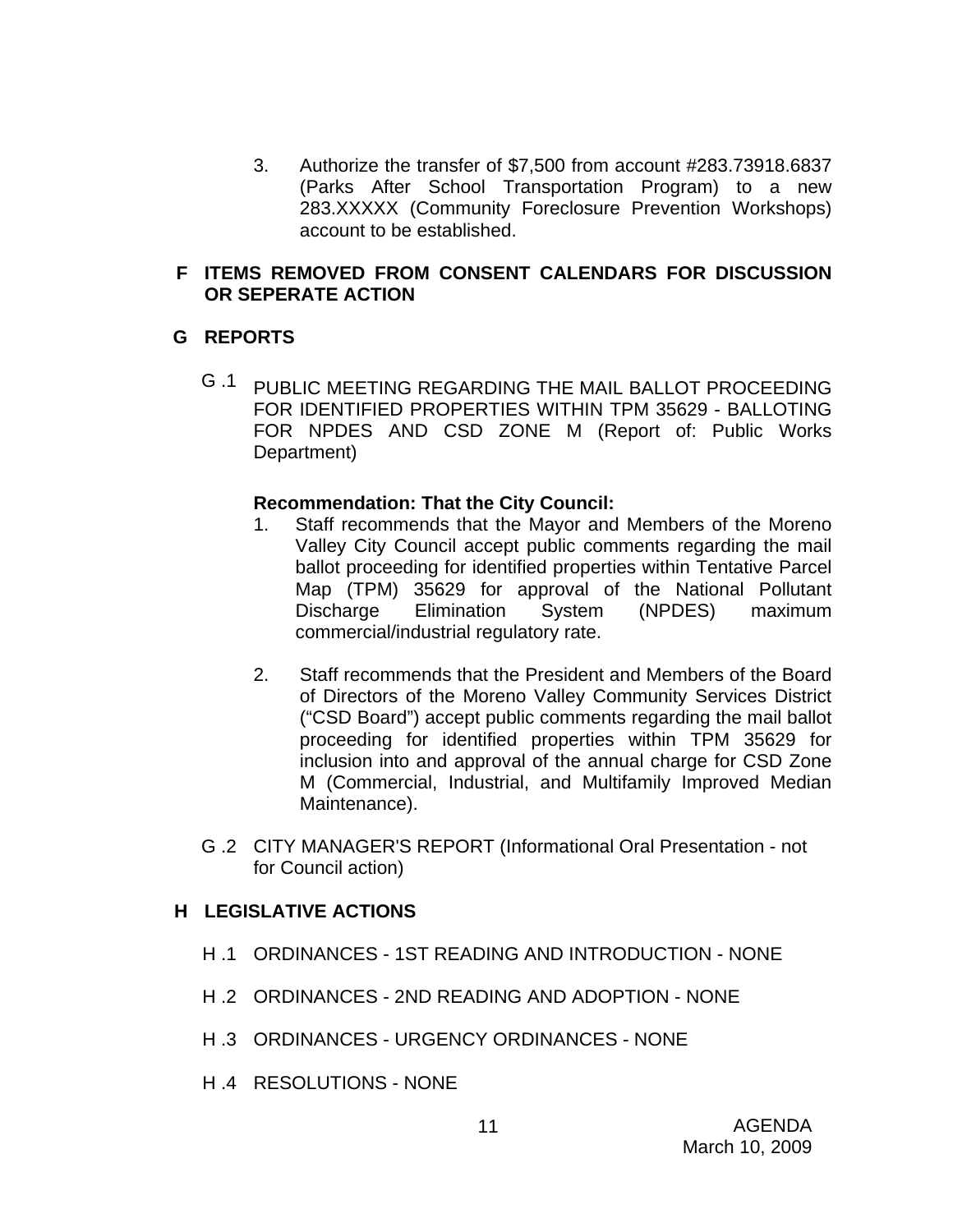#### **PUBLIC COMMENTS ON ANY SUBJECT NOT ON THE AGENDA UNDER THE JURISDICTION OF THE CITY COUNCIL**

Those wishing to speak should complete and submit a BLUE speaker slip to the Bailiff. There is a three-minute time limit per person. All remarks and questions shall be addressed to the presiding officer or to the City Council and not to any individual Council member, staff member or other person.

#### **CLOSING COMMENTS AND/OR REPORTS OF THE CITY COUNCIL, COMMUNITY SERVICES DISTRICT, OR COMMUNITY REDEVELOPMENT AGENCY**

Materials related to an item on this Agenda submitted to the City Council/Community Services District/Community Redevelopment Agency or the Board of Library Trustees after distribution of the agenda packet are available for public inspection in the City Clerk's office at 14177 Frederick Street during normal business hours.